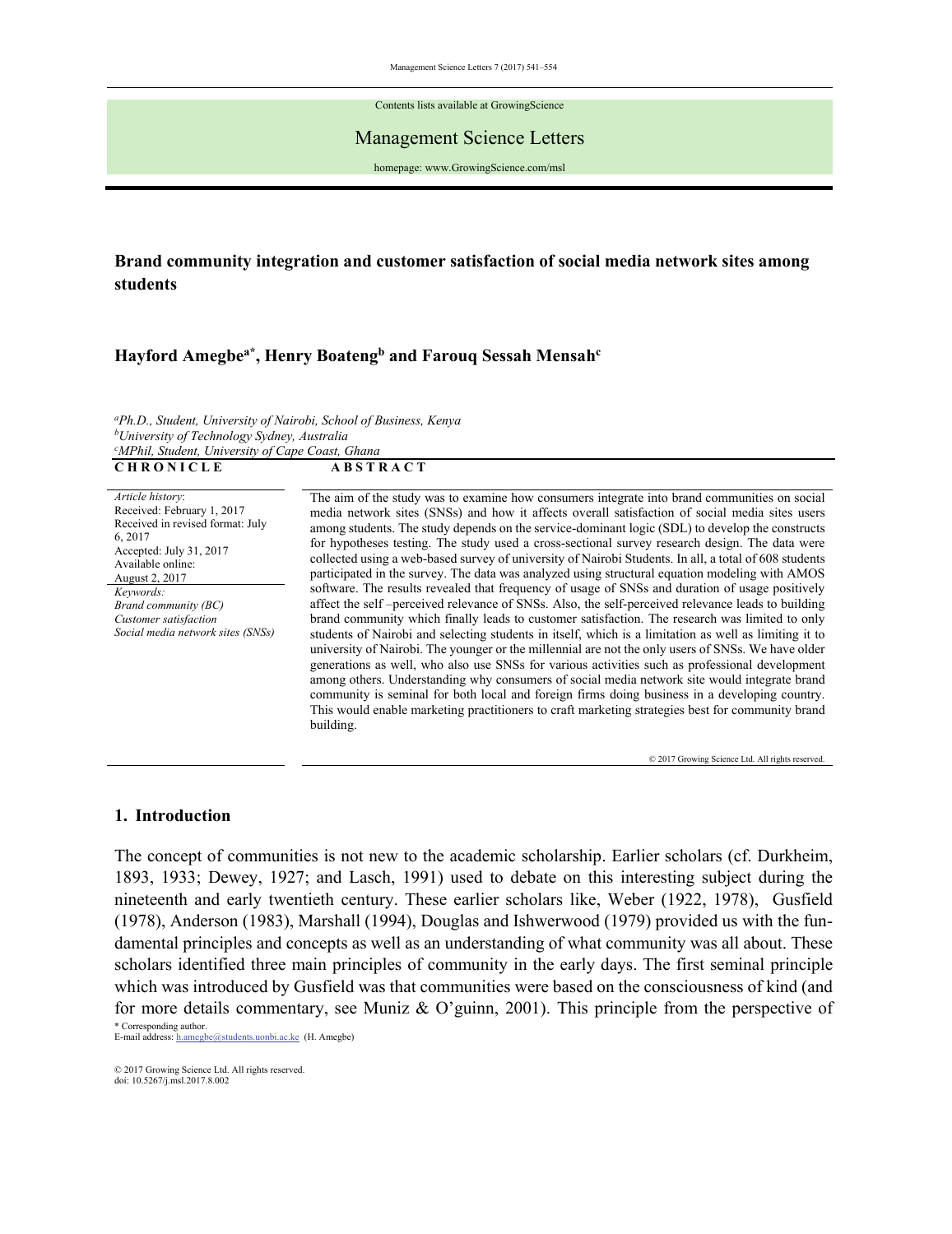542

Weber (1978) means sense of belongingness. Secondly, the existence of rituals and traditions. The idea of rituals and traditions represent and symbolise their history, culture, and consciousness (Muniz & O'guinn, 2001). Rituals "serve to contain the drift of meanings; . . . [they] are conventions that set up visible public definitions" (Douglas & Ishwerwood, 1979, p. 65). Conversely, traditions are defined as "sets of social practices which seek to celebrate and inculcate certain behavioral norms and values" (Marshall 1994, p. 537) and the last is the principle of moral responsibility. This principle talks about the sense of responsibility or obligation towards the collective interest of the entire community as well as the individuals within the community. During this era, communities were restricted by geography and were seen as a place, normally in a village or rural certain (see, Muniz & O'guinn, 2001). Currently, the issue of communities is different due to advances in technology and the internet.

Moving on, in the extant literature, contemporary researchers like Muniz and O'Guinn (2001), Algesheimer et al. (2005); Leigh et al. (2006); Luedicke et al. (2010); McAlexander et al. (2002); Schouten et al. (2007) have advanced the work of earlier researchers on communities by extending it to brand communities and online communities. Among these researchers, Muniz and O'Guinn (2001) provided the foundation of brand communities among these contemporary researchers. Muniz and O'Guinn (2001) defined brand community as "a specialized, non-geographically bound community, based on a structured set of social relationships among admirers of a brand" (p.412). They indicated that the foundation of brand community is focused on three main pillars. The consumer, brand and consumer relationships where the brand is at the center stage of the community (Muniz  $\&$  O'Guinn, 2001). McAlexander et al. (2002) emphasised the relevance of the brand community as a way to understand customers' relationships and loyalty and the associated co-creation between consumers and firms. They were of the view that this consumer-centered relationship will result in emergence and construct around consumption experience. Examples of earlier communities studied in the scholarship of brand communities are virtual brand communities and include "The Apple Newton Community" (Muniz & Schau,  $-2005$ ), "The Nikonians brand community" (Amine & Sitz, 2004), "Basketball Shoes Community" (Füller et al., 2005). More importantly, issue rising from brand communities is consumer empowerment and the embedded consumers' role of value creation. Earlier on, researchers and marketers view brand community as geographically limited (cf. Schouten & McAlexander, 1995, Celsi et al., 1993). These researchers provided us with insight into how consumers in these communities organize their lives and their identities. Meanwhile, Muniz, Jr., and O'Guinn (2001 p.412) suggested that community is defined as "specialized, non-geographically bound community, based on a structured set of social relations among admirers of a brand." Their observation about community is what most contemporary researchers (see, Judson et al., 2017) have extended it to the area of social media and social network sites (SNSs).

Currently, internet, social media (SM) and social network sites (SNSs) have altered how brand communities are formed and interact. Kaplan and Haenlein (2010) defined social media (SM) as ''a group of Internet-based applications that build on the ideological and technological foundations of Web 2.0, and allow the creation and exchange of User Generated Content'' (p. 61). Kaplan and Haenlein (2010) noted that the user generated content (UGC) is usually created by consumers and widely available in the public domain with some level of creativity, though not with professional touch. This means that consumers can have 24/7 access to these UGC through social media sites like blogs, microblogs, video/photo sharing sites, and social networks (Harris, 2009). Social network sites has been defined as "social network sites as web-based services that allow individuals to (1) construct a public or semipublic profile within a bounded system, (2) articulate a list of other users with whom they share a connection, and (3) view and traverse their list of connections and those made by others within the system"(Boyd & Ellison, 2008, p.211). The introduction of web 2.0 and UGC have today changed the way marketing strategies are implemented more than ever. The academic scholarship (cf. Corstiens  $\&$ Umblijs, 2012) suggest that companies who would take advantage of the benefits of social media presence by connecting their customers, employees and other stakeholders will remain competitive and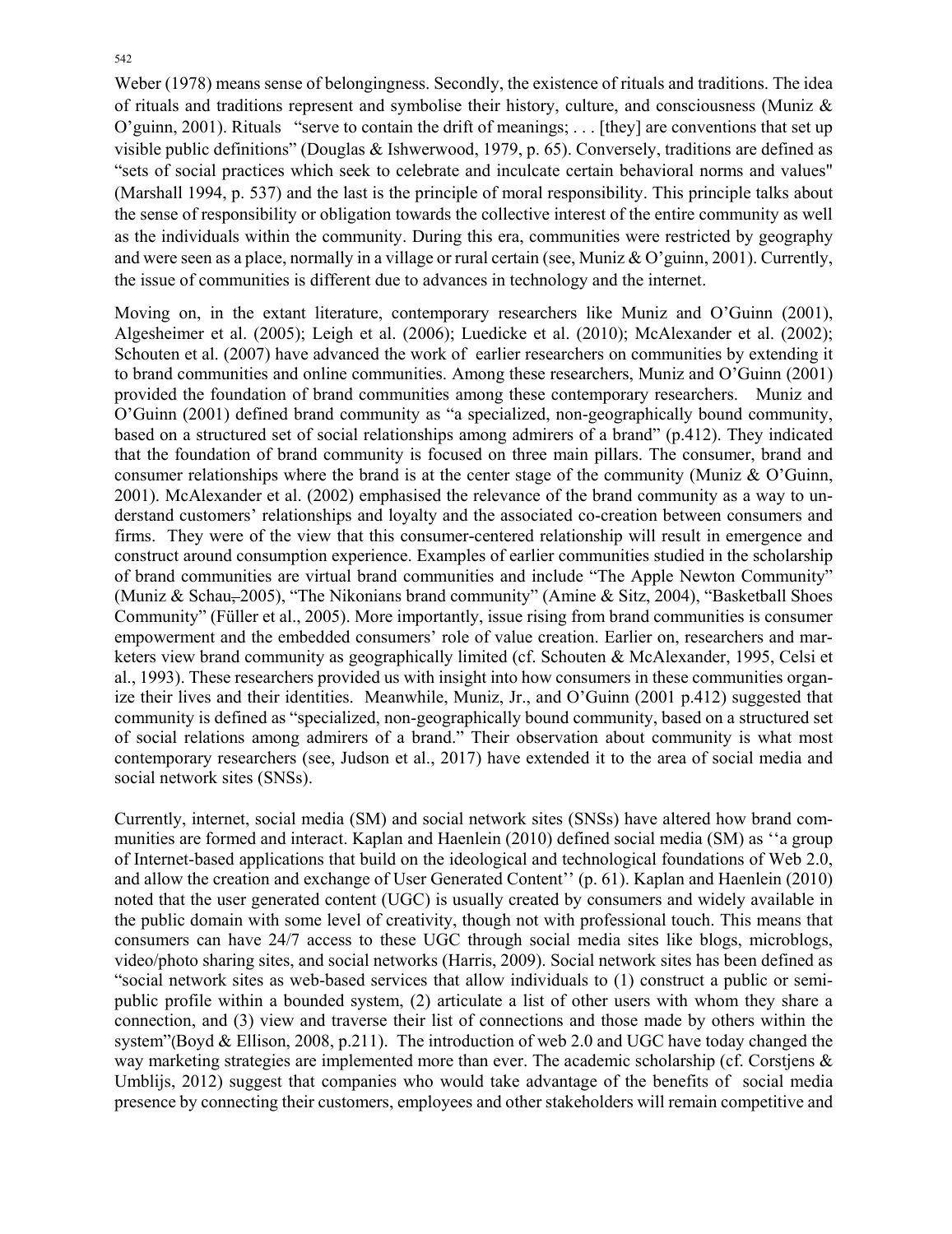successful than their counterparts. For example, according to the 2016 social media marketing industry report (SMMIR), p. 6, the top five major concern of marketers on social media usage in the order of priority are; tactics, engagement, measurement, audience, and tools. Succinctly explained, marketers, wish to know which tactics work for them best, how to engage customers on social media, how to measure the return on investment on social media, how to target the users or the audience on social media and lastly the best social media tool to use. These are the challenges confronting marketing practitioners today as social media is continuously impacting on their business. Though, social media present challenges, marketers also admitted using social media and social media network sites have brought benefits to their businesses. Referring to the 2016 social media marketing industry report p.7, ninety percent (90%) admitted the importance of social media to their business and academic scholars ( cf. Judson et al. 2017; Devasagayam & Bluff, 2012) have also found the importance of social media to the success of organisations. In the 2016 SMMIR p.17, reveals benefits such as image exposure, increased traffic, loyal customers, generating leads, improved sales, reduction in marketing expenses, the growth of business partnerships are some of the benefits of using social media and social media network sites (SNSs).

The extant literature on brand community (for more commentary, (e.g. Judson et al., 2017; Devasagayam & Bluff, 2012) acknowledged integration customers into brand communities as a way of exploiting the benefits, social media present in general. Judson et al. (2012) observed integrating customers into brand community enhance customer satisfaction, brand image, relationship building and the overall marketing strategy. As noted among scholars, customer satisfaction of a brand has implication for financial success and the general performance of an organisation. The current brand communities emerging on various social media network sites (SNSs), present opportunities which most organisations are yet to take advantage of, by engaging these communities in creating values that would enhance the image of their brands. The most valuable assets of every business today is the customer (de Waal et al., 2016). De Waal et al. (2016) suggested that customer retention is the only guarantee for the survival of any organisation today. There is no doubt that integrating customers into brand communities would present several opportunities for organisations to take advantage of. Despite the opportunities that comes with integrating customer into brand communities noted in the academic literature, most companies in Kenya and other developing countries are yet to take advantage of these opportunities. This is because most of the studies (e.g., Judson et al., 2017; Devasagayam & Bluff, 2012; Kaplan & Haenlein, 2010; Boyd & Ellison, 2008, p.211 ) have looked at social media in general and particularly in developed countries. Yet, the literature lacks empirical evidence on brand integration when it comes to developing countries perspective especially Kenya. This makes the study so important and timely by contributing to the paucity of academic literature on brand community integration on social media network sites. Secondly, the study brings to the attention of marketing practitioners on how they would be able to formulate strategies which would integrate consumers into their social media network sites to enhance customer satisfaction, brand image for them to remain competitive and profitable. The main objective of this study is to investigate brand community integration and customer satisfaction of social media network sites (SNSs) among studen**ts**. To address this objective we developed sub-objectives which are 1) to determine whether frequency (FRQ) of SNSs predicts relevance (RELV) of SNSs and also duration (DURA) of stay on SNSs predicts the relevance of SNSs. 2) to determine whether RELV predicts brand community (BC) and 3) whether BC and RELV predict overall customer satisfaction (CSALT). To examine these relationships we developed and tested **(**see Fig. 1) the constructs of integrating brand community and satisfaction of social media network sites (SNSs).

Moving on, scanning through the community branding literature the study observed that scholars like Tajfel and Turner (1985),Bourdieu (1983), Coleman (1988), Vargo and Lusch (2004, 2008) and Judson et al. (2016) have used theories such as dominant logic of marketing (S-D logic),social identity theory, and theory of social capital to examine BC. However, this study, relied on the S-D logic theory by Vargo and Lusch, (2004, 2008) which was also used by Judson et al. (2016) in a similar study to examine brand integration and customer satisfaction of users of social media sites. S-D logic views the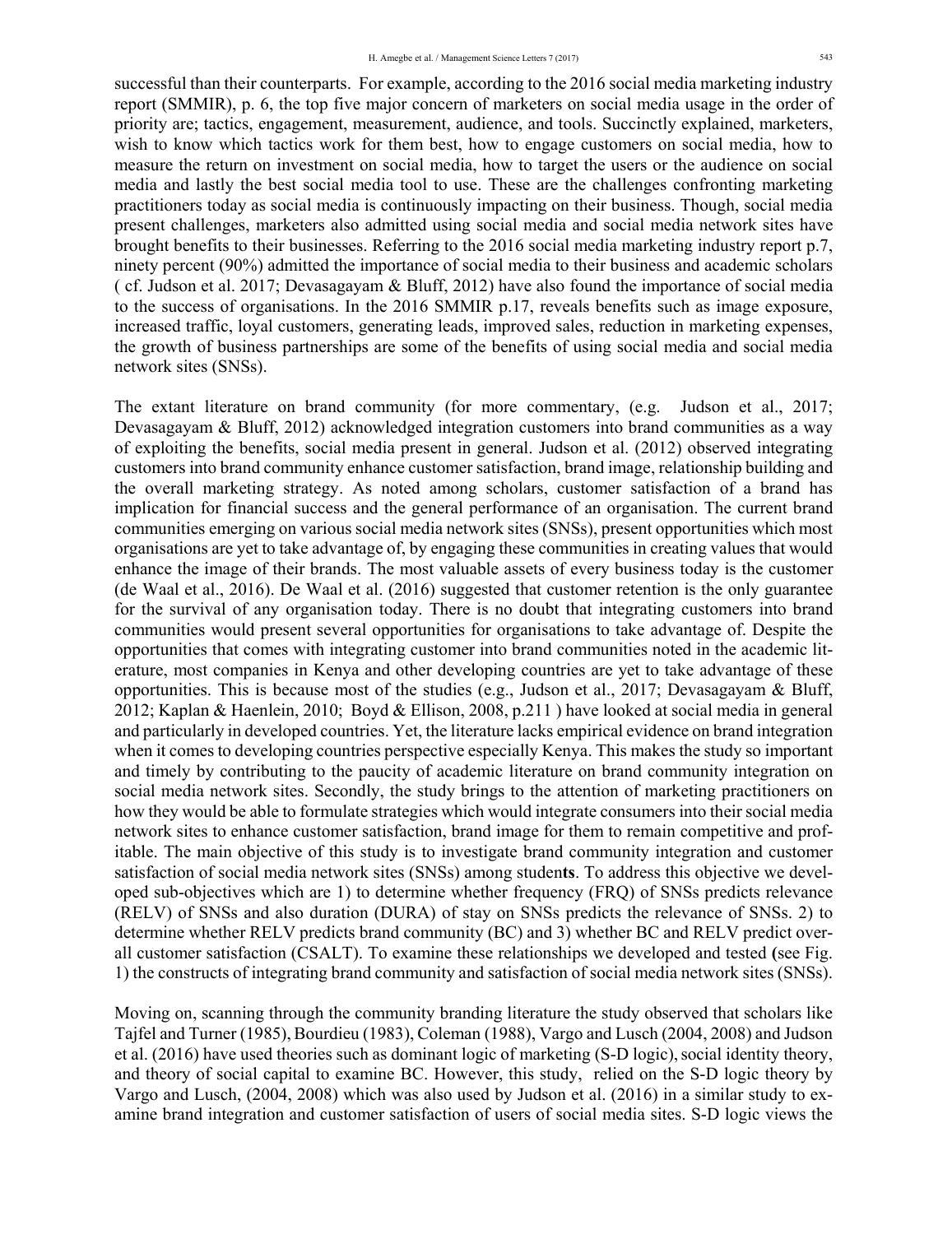service dominance as a whole business process which emphasises the intangible value to create core competencies, skills and knowledge, and the co-creation of value (Vargo & Lusch, 2004a). Vargo and Lusch (2004a) indicated that firms need to depend on their core competencies to co-create value with consumers, the interaction between companies and consumers, in other to create a value proposition.

Researchers in the past have focused on the benefits of brand communities from the business perspective, interactions between community members, or the relationship between shared consciousness and community commitment (McAlexander et al., 2002; Muniz & O'Guinn, 2001; Thompson & Sinha, 2008). Little is known about how companies should integrate with these brand communities on (SNSs) to co-create values which would satisfy customers and eventually lead to enhance brand image. For a customer to be attracted to a particular social media (SM), ogranisations should have some activities and programes that would attract and engage the customer on their site for a long time. Organisations should do everything for customers to engage with them on their SNSs. Researchers like Judson et al. (2012) have shown that when customers frequently visit a particular website and spends more time on visiting it, they perceive the site as relevant to them. The more relevant the sites are to them, the more they become part of that community and can interact and engage with other customers and the organisation. As this relationship is developed, researchers (e.g. Clark et al., 2017; Judson et al., 2012) have observed that when organisations take advantage of this and developed the relationship well, it leads to customer satisfaction and loyalty which build a strong brand for the organisation. Having said, the rest of the paper is organised as follows: 1) an overview of brand community, satisfaction, and social media, 2) contextualization, 3) conceptual framework and hypothesis testing, 4) methodology, 5) discussion and 6) conclusion.

# **2. Brand community (BI), Online brand communities (OBC), social media network sites (SNSs), and satisfaction (SAT): An overview**

The idea of community has been the focused of sociological and anthropological theory since Tönnies (1887) differentiated society from community (Brint, 2001). The term "society" is defined as a social group built on a social contract, while "community" is defined as a group of individuals gathered by emotional and organic links. The preoccupation of community was considered as a group of individuals who share a particular geographical area and have frequent interactions among themselves (Brint, 2001). This concept reveals that communities were geographically limited in their interaction among themselves.

Currently, with the burgeoning of the internet, the issue of geographical trammel of communities have been removed, and communities can be formed and interact irrespective of their geographical location in the world. Also, it has become easier today to bring people from all walks of life together (Kollock & Smith, 1999).These interactions and relationships are considered as a social network. Through the use of the internet, activities which traditionally, customers would have performed offline can also be performed online today. With the introduction of the internet, social media network has gained grounds in several consumer behavioral theories in the academic domain.The internet has changed the orthodox communities today. The internet has facilitated the emergence of brand community which gradually replaces the traditional communities.

Researchers have studied this new brand community and defined it as "a specialized, nongeographically bound the community, based on a structured set of social relationships among admirers of a brand"(Muniz et al., 2001, p.412). They indicated that the focus is on branded goods or service which makes it special. Further, they compared it to other communities and stated that brand communities had shared consciousness, rituals, and traditions and a sensed of moral responsibility. Previous researchers in the ethnographic fieldwork of subcultures of consumption among bikers (Schouten & McAlexander, 1995) and skydivers (Celsi et al., 1993) served as the premise for scholars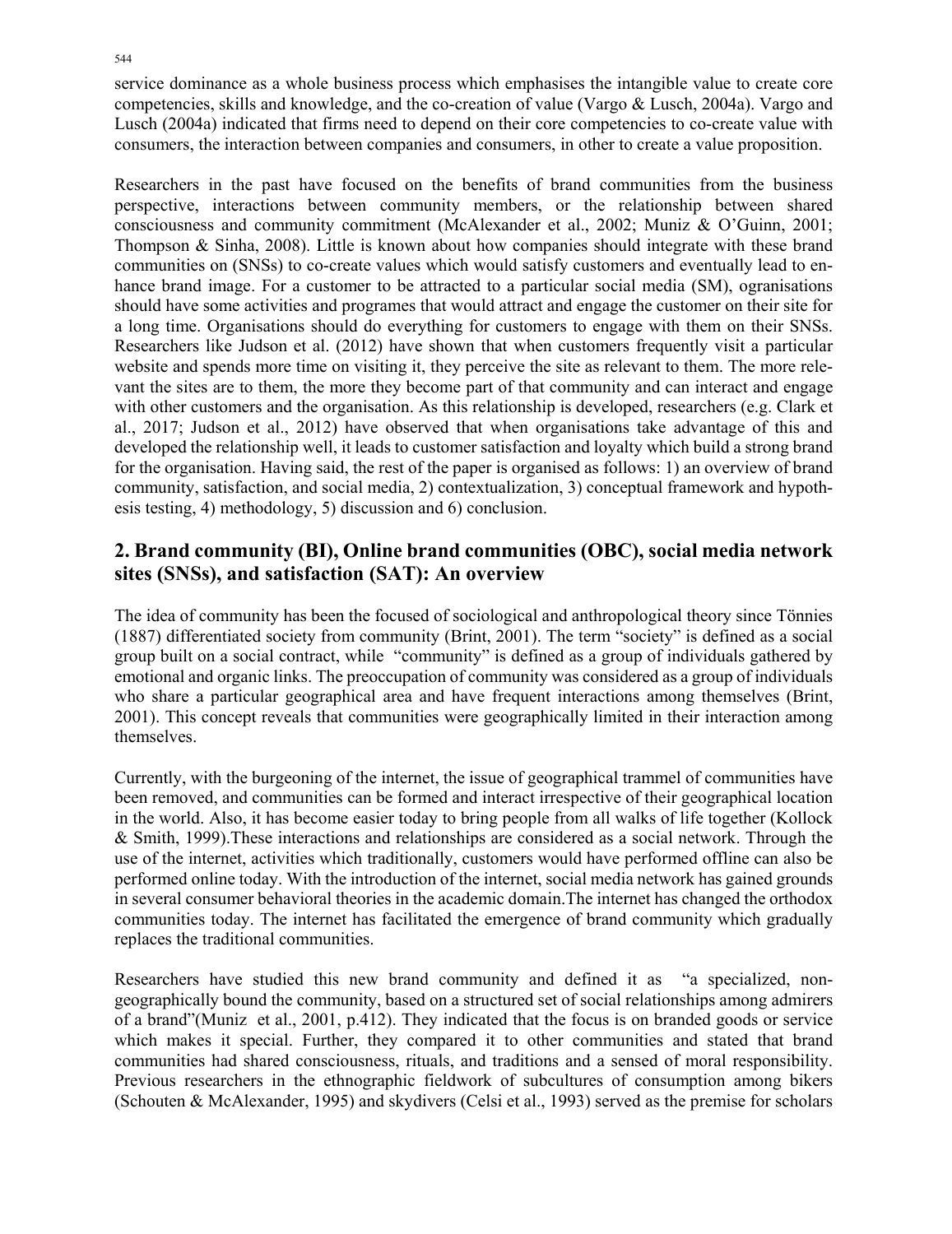to appreciate how consumers organize their lives and identities. McAlexander et al. (2002) state that, "a brand community from a customer-experiential perspective is a fabric of relationships in which the customer is situated.". According to McAlexander et al. (2002, p. 38) "Crucial relationships have typically included those between the customer and the brand, between the customer and the firm, between the customer and the product in use, and among fellow customers". It is unlikely for a customer to switch to another brand if the relationship with an organisation is bonding. The implication is that it enhances the brand positively. Building strong ties with customers is of numerous advantages for an organisation. When these relationships are fostered and sustain, the organisation can achieve competitive advantage for the brand which is difficult for competitors to copy.

A study conducted by Pew Internet Research (2014) observed that 74% are in contact with social media network sites (SNSs). SNSs has been defined as "web-based services that allow individuals to (1) construct a public or semi-public profile within a bounded system, (2) articulate a list of other users with whom they share a connection, and (3) view and traverse their list of connections and those made by others within the system" (Boyd & Ellison,2008, p. 211). SNSs are now a dual role of connecting people. According to Ellison et al. (2007, p. 1144) "online SNSs support both the maintenance of existing social ties and the formation of new connections". In another study conducted by Pew Internet Research (2014) it was revealed that as of January 2014, 19% of online adults use Twitter, September 2013, 71% adults use Facebook, 17% use Instagram, 21% use Pinterest and 22 % use LinkedIn. This suggests that SNSs usage is on the increase and the time have come for marketers to understand these social behaviours on these SNSs to enable them to build brand communities which would enhance their brands. Satisfaction is the key in the engagement and relationship building among SNSs in building brands. A study conducted by Clark et al. (2017) using S-D logic theory examined 108 undergraduate students on the use of (SNSs) and satisfaction, the result shows that consumers are likely to integrate into a brand community if they see the site as personally relevant. Clark et al. (2017) indicated that for the site to be relevant, two issues are vital. The frequency of visit to the SNSs and the duration of stay. Similar studies conducted by Judson et al. (2012) on self-percieved brand relevance and satisfaction of social media revealed that the perception of relevance of a given social media to the respondent depends on the frequency of use and the duration of each visit.There is an evidence in the extant literature which suggests that the frequency of SNSs and duration of stay contributes to the relevance of the sites. When customers perceived the SNSs to be relevant and meeting their needs, they would turn to feel part or integrated into that community, and this situation could lead to customer satisfaction and eventually brand image enhancement. That is why it is important for marketers to encourage the integration of customers into their SNSs so that they can be satisfied. Researchers have also observed that when a customer is satisfied, they become loyal. When customers are loyal, this could translate into financial success for the organisation. That is why it is imperative for organisations to pay attention to their brand communities and integrated them into their SNSs.

#### *2.1 Conceptual Framework*

The study from the extant literature developed the conceptual framework (see, Fig. 1) in testing the hypotheses. As observed by similar studies conducted in different developed countries, the study argues that organisations SNSs would be perceived as more relevant to customers based on the frequency of visit and the duration of stay on the SNSs of the organisation. When customers turn to like the organisations page and interact more with the organisation, then it becomes relevant to them. Secondly, when customers feel that the SNSs of an organisation is more relevant to them, they are more likely to feel part of the organisation and can integrate into the brand community of the organisation. The study is of the view that, the more customers feel they are part of a brand community and the brand community meets their expectations and needs, the more satisfied they become ((Judson et al., 2012). Researchers Clark et al. (2017), Judson et al. (2012) noticed that when customers are satisfied this leads to customers being loyal to the organisation, and this contributes to the financial success of the organisation. The framework did not extend to test whether satisfaction leads to customer loyalty. The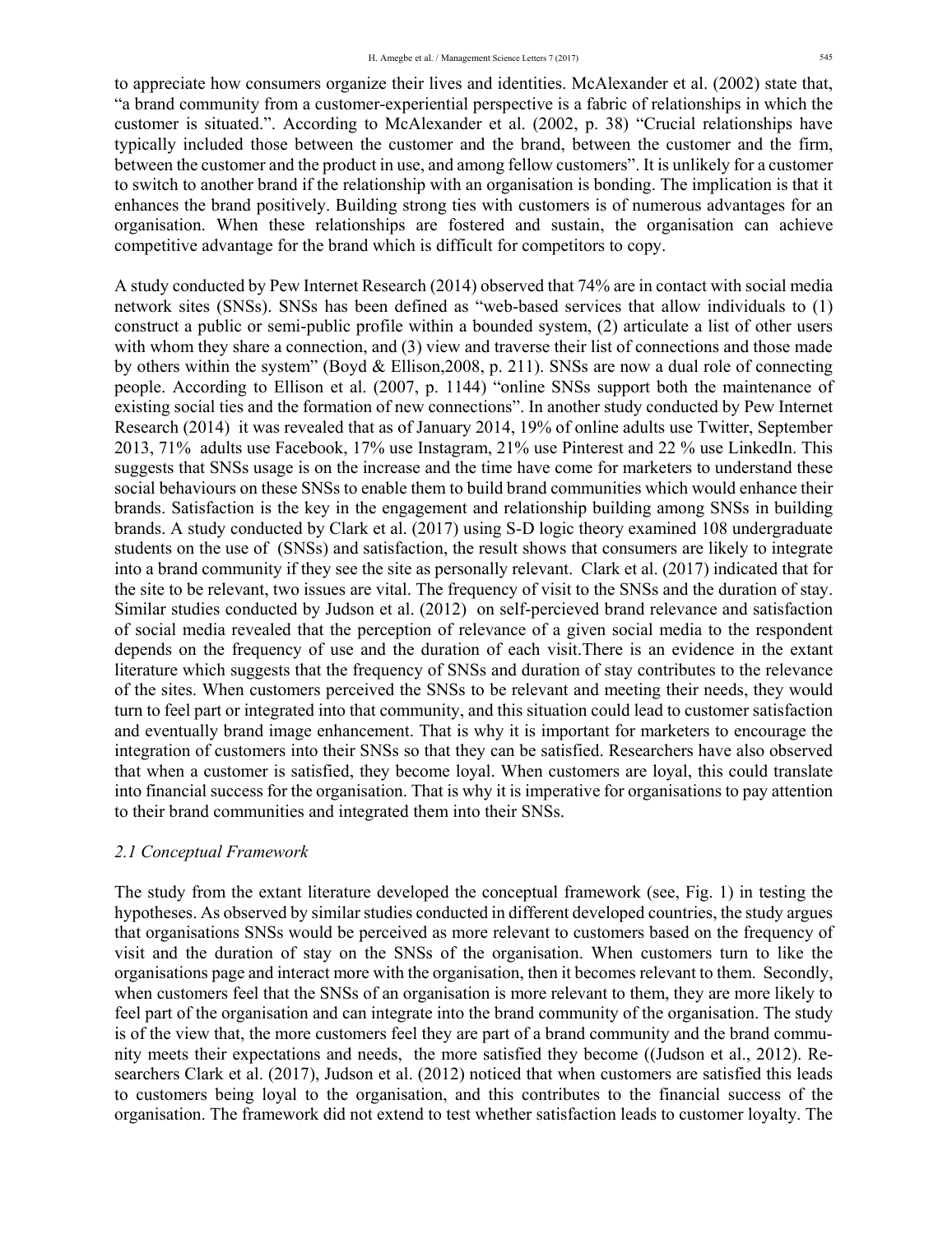framework was grounded on the S-D logic theory which was also used by Clark et al. (2016) in similar studies. Fig. 1 presents the conceptual framework used for the study.



**Fig. 1.** Conceptual Framework

### *2.2. Hypothesis Testing and Development*

Since the study was grounded in the S-D logic theory, the study discusses its contribution towards our hypothesis development and testing. The s-d logic theory is a new of way of marketing thought. The theory views marketing as consumer-centric or service-centric rather than firm-centric or good-centred (Vargo & Lusch, 2004a). Bradshaw and Schroeder ( 2008) indicated that the concept is focused on two main ideas of *operant* and *operand* resources borrowed from resource-based theory. They reported that the operand resources are the factors of production resources such as raw materials or goods used to produce effects which is the primary focus of good-centred firm. Conversely, the operant is viewed from service-centred as sense-and-response in order to leverage from competitive advantage to outperform competitors. In this new way of thought, the S-D logic theory posits that organisations should be concerned with understanding how consumers engage in value creation process by looking at the consumer as the operant resource. Bradshaw and Schroeder (2008) indicated that organisations have to employ their core competencies to co-create value with consumers, the interaction between firms and consumers, in order to create a value proposition. To understand the co-creation of value is by asking how consumers engage in this process. (Fournier, 1998), brand community is a social phenomenon which is constructed from the dyad relationship between consumers and brands, and evolve from interaction among consumers to create a group or real community around a specific brand. Hence, our use of S-D logic theory to investigate how organisations could develop this relationship by integrating their customers into their SNSs in building brand community which will lead to customer satisfaction and eventually enhance their brands. Having discussed the S-D theory we now attention to discussing the various hypotheses to be tested by our study.

The first two hypotheses are formulated as H1: Frequency (FRQ) will be positively associated to relevance (RELV) and H2: Duration (DURA) will be positively associated with relevance (RELV). Empirical study conducted by Clark et al. (2017), of 108 undergraduate students of a large university in the Midwest USA and at a mid-sized university in the Mid-Atlantic USA on brand community and social media satisfaction revealed that relevancy was affected by the frequency with which the consumer visits the site, however, they did not find duration of stay on the SNSs to be relevant. Meanwhile, a similar study conducted by Judson et al. (2012) in the USA using 432 undergraduate students from two large, public Midwestern universities on self-percieved brand relevance and satisfaction of social media showed otherwise. Their results indicated that the perception of relevance of a given social media to the respondent is dependent on frequency of use and the duration of each visit. So far, the two empirical studies conducted revealed different results as far us how frequency and duration impact on the relevance of a SNSs. That is why the study is important for us to also test these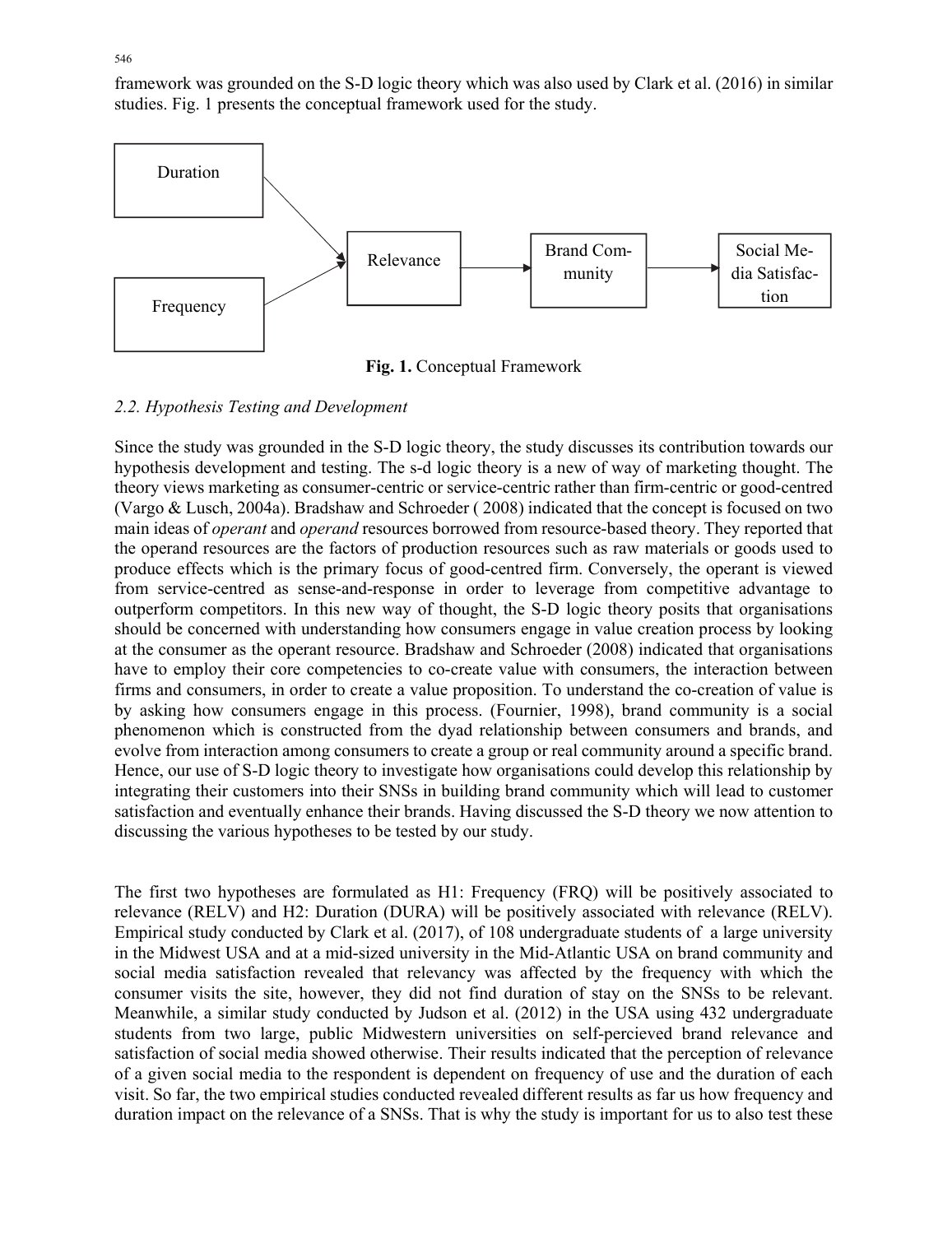constructs in a different country context to see if a different outcome will emerge. There seems to be no agreement between the two constructs; frequency of visit and duration of stay impacting on the perceived relevance of SNSs, simultaneously. Also, Kabadayi and Price (2014) posit that customer engagement on social media may manifest itself in many ways, including frequency of visits, duration of visits as well as "liking" and commenting on various posts. Based on the above extant review the study proposed the following testable hypotheses.

# *H1: FRQ will be positively associated to RELV*

# *H2: DURA will be positively associated with RELV.*

Social interaction with others typically happens through online communities; engagement in these communities leads to more informed and better purchasing decisions online (Hajli, 2015a). A study by Hajli (2015) shows that social commerce constructs are more likely to "attract individuals, increase trust and influence consumers' intention to buy" (Hajli, 2015b, p. 189). For example, Wang and Hajli (2014) found that social commerce had a positive impact on social support, relationship quality and co-branding. Marketers should be able to take advantage of this trend, by evaluating the performance of their investment in SM marketing. Focusing on brand communities can help marketers in addressing the issue of performance evaluation in SM marketing. Also, strategies for managing brand communities can represent a potential source of competitive advantage for firms (Pihl, 2014). SM is conceptualized on the idea of engagement, utilizing two-way communication. Researchers (Clark et al., 2017; Judson et al., 2012) have shown that the more customers of an organisation perceived SNSs to be relevant, the more they are likely to be part of that brand community. Once they can interact and engage with the SNSs of the organisation and the organisation is also able to develop content which would meet their expectations they become bonded to the SNSs, and they integrate into that brand community. When customers feel integrated and part of a brand community and when their needs are met they become satisfied. Customers are open to the brand once they feel that they are part of the brand community. Organisations can well integrate customers into their SNSs, by building and developing the triadic relationship between the customer-customer, brand and the organisation, would ultimately lead to customer satisfaction. As suggested by Goh et al. (2013) consumers and marketers alike play an influential role in developing relationships in social media environments. Based on the above the next hypotheses are formulated as follows:

*H3: RELV will be positively associated with BC H4: BC will be positively associated CSALT H5: There will be differences among social media sites on the dependent variables*

# *2.3 Sample and data collection*

A sample of 608 students who were social networking sites users, and followed at least a brand on social media platforms were randomly selected from the population. The choice of this sample size is considered for the study as determined by Krejcie and Morgan (1971) table for determining sample size from a given population. This sample size is considered relatively large, reasonably adequate and representative of the population. Random sampling technique was used because it gives the elements of the population equal opportunity of being part of the sample and also to reduce the potential for human bias in the selection of cases to be included in the sample. The large sample size addresses the issue of common method bias since single respondent bias is eliminated as aggregated responses have a central tendency towards the mean (Cooper & Emory, 1995). Students were selected as the sample because of their familiarity with and frequent use of social media (Barnes & Mattson, 2010). The results of the study (Table 1), showed that the ratio of male to female is almost 50: 50. The majority of the respondent representing 85.0% out the sample were aged between 18 and 25 years (Table 1).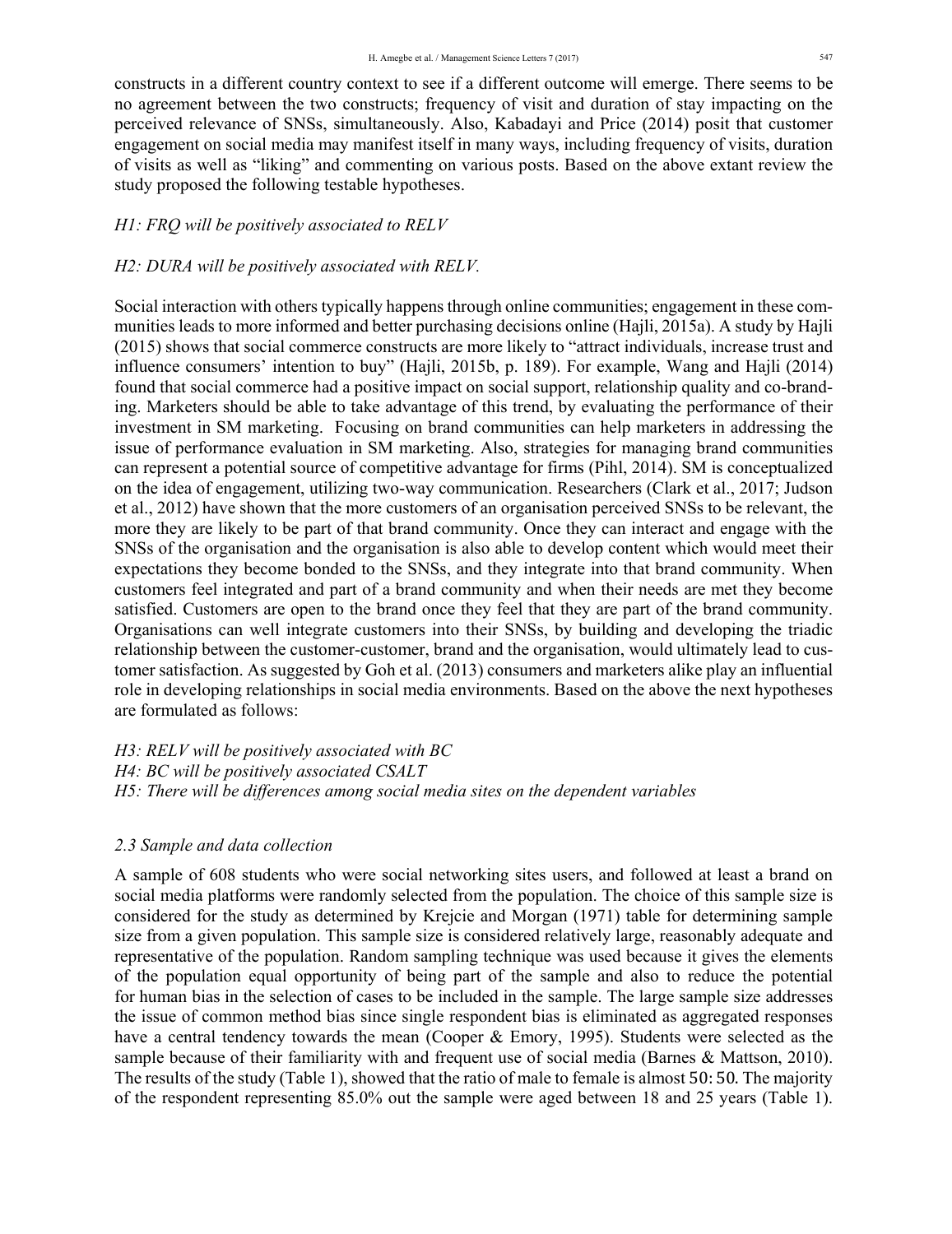The level of students indicated that preponderance of the respondent were in their final year representing 31.1% (Table 1). All participants were social media users. However, the intensity of social media usage varied among different participations and social media network site. The majority of the respondent representing 85.7% use social media for over 5 times in a day and for an average time of 3 hours each time and mostly on Instagram. In all, 683 students participated in the study. However, only 608 questionnaires were usable for the study because they turned out to be entirely completed questionnaires.

#### *2.4 Measures*

The measures for the study were from relevant extant literature. Consumers' duration of use, frequency of usage, satisfaction and their self-perceived relevance of social media sites were adapted from previous research by Judson et al. (2012). Also, brand community was measured with an established brand community scale (Devasagayam & Buff, 2012) consisting of 11 questions on a five-point Likert scale ranging from strongly agree to disagree strongly.

| Demographic Characteristics  |                  |               |
|------------------------------|------------------|---------------|
| <b>Demographic Variables</b> | <b>Frequency</b> | $\frac{0}{0}$ |
| Gender                       |                  |               |
| Male                         | 301              | 49.5          |
| Female                       | 307              | 50.5          |
| <b>Total</b>                 | 608              | 100.0         |
| <b>Age</b>                   |                  |               |
| $18 - 25$                    | 517              | 85.0          |
| $26 - 30$                    | 74               | 12.0          |
| $31 - 35$                    | 17               | 2.8           |
| <b>Total</b>                 | 608              | 100.0         |
| Level                        |                  |               |
| Level 100                    | 165              | 27.1          |
| Level 200                    | 98               | 16.1          |
| Level 300                    | 158              | 25.7          |
| Level 400                    | 189              | 31.1          |
| <b>Total</b>                 | 608              | 100.0         |

**Table 1** 

Demographic Characteristics

**Source: Field Data, 2017** 

#### *2.5 Reliability and validity of measures*

To assess the initial reliability of the measures, Cronbach's alpha for all the construct was calculated and found to be 0.91. Next, a confirmative factor analysis (CFA) was applied on the measures used in the study. A structural equation modeling was employed for the confirmatory factor analysis and path analyses. The researchers followed the two-step approach recommended by Anderson and Gerbing (1988). In the first stage, the measurement model was analyzed to ensure sufficient reliability and validity of the constructs. In the second stage, the hypotheses of the relationships between constructs were tested. Model fit criteria suggested by Hu and Bentler (1999) were used for both the measurement and the structural model:  $x^2/df$ , goodness of fit (GFI), adjusted goodness of fit (AGFI), comparative fit index (CFI), root mean square residual (RMR), and root mean square error of approximation (RMSEA). Acceptable models should have  $(x^2)/df \leq 3$ ,  $AGFI \geq 0.80$ ,  $RMR \leq 0.10$ ,  $RMSEA \leq 0.10$  and GFI and CFI greater than 0.90. Patterns fitting indicators are listed in the Table 2. Table 2 indicated that all criteria met the recommended values in the measuring patterns and related Factor loadings were all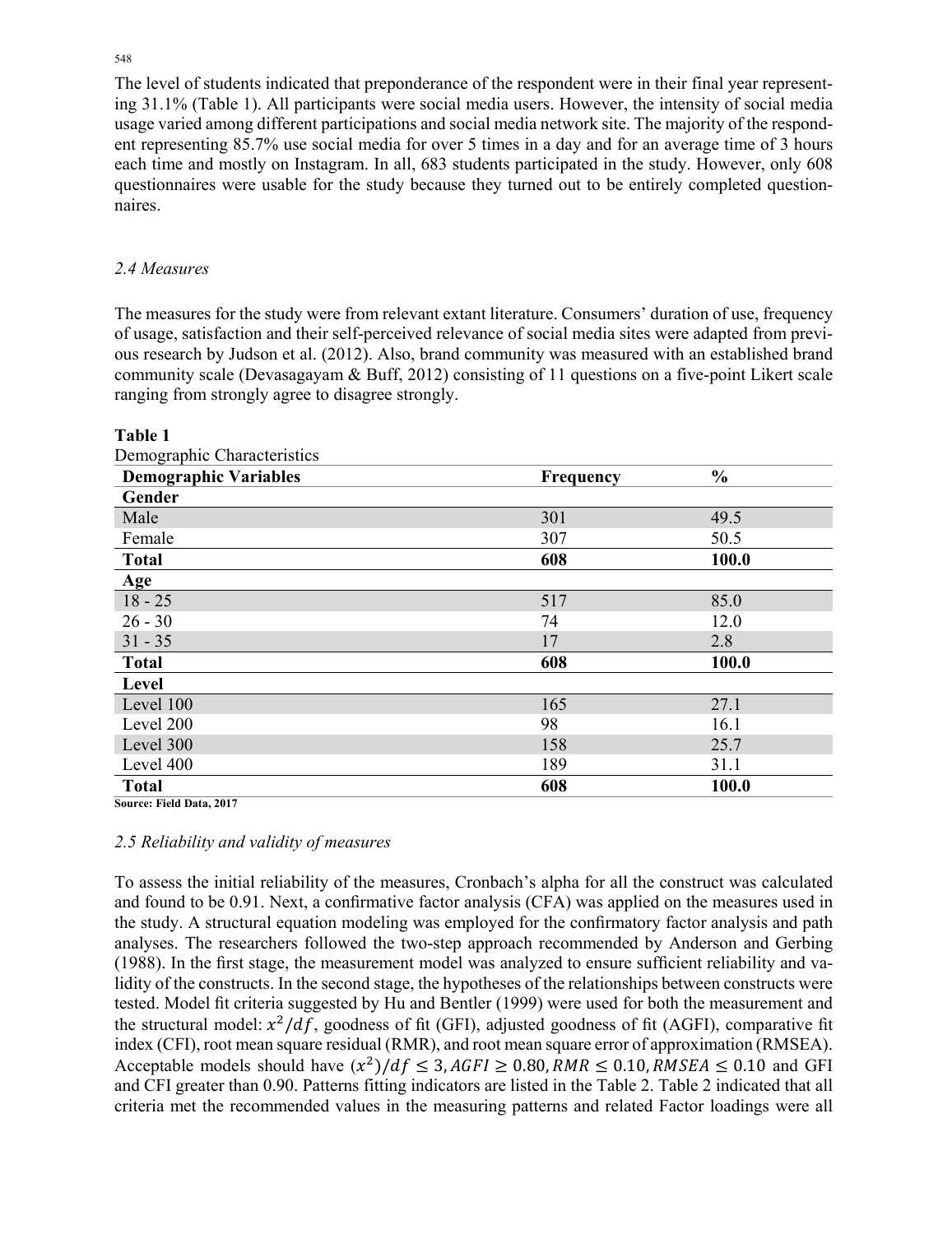more than 5%, and the significance level is 0.000. For discriminant validity, the study calculated 95% confidence intervals of the correlations among constructs. None of them includes 1, which supports discriminant validity (Bagozzi, 1994).

# **Table 2**

| Measuring patterns fitting overall indicators |      |             |             |      |              |
|-----------------------------------------------|------|-------------|-------------|------|--------------|
| <b>Construct/Indicators FRQ</b>               |      | <b>DURA</b> | <b>RELV</b> | BC   | <b>CSALT</b> |
| <b>CMIN/DF</b>                                | 1.38 | 1.84        | 1.64        | 2.01 | 1.15         |
| <b>RMR</b>                                    | 0.02 | 0.01        | 0.01        | 0.02 | 0.01         |
| <b>GFI</b>                                    | 0.74 | 0.83        | 0.72        | 0.84 | 0.73         |
| <b>AGFI</b>                                   | 0.84 | 0.92        | 0.93        | 0.83 | 0.81         |
| <b>IFI</b>                                    | 0.85 | 0.89        | 0.91        | 0.95 | 0.84         |
| <b>CFI</b>                                    | 0.76 | 0.81        | 0.89        | 0.93 | 0.93         |

 $M_{\text{max}}$   $\mu_{\text{max}}$   $\sigma_{\text{mean}}$ ll indicators

**Source: Field Data, 2017** 

#### *2.6 Structural Model*

According to the research hypotheses, a structural equation modeling was developed to assess the statistical significance of the proposed relationships among social media sites. Structural equation modeling was chosen by the researchers to analyze the data due to its ability to analyze multiple equations at once. Table 3 shows the model overall fittings indicators. Amos output results (Table 3) in model standard estimation section indicate that path analysis model is a suitable model. CMIN/df is 1.87 which is acceptable. RMSEA rate is equal to 0.01 which is appropriate, GFI and AGFI and other four variables of NFI, CFI, TLI and IFI rate are all more than 80%. Moreover, finally RMR rate indicates approximately zero. Fitting indicators for all patterns is in the acceptance area, and these indicators reveal a good pattern fitting by data and the collected data support the pattern well.

| The Model Fitting Indicators                               |                   |
|------------------------------------------------------------|-------------------|
| <b>Variables</b>                                           | <b>Indicators</b> |
| <b>RMR</b>                                                 | 0.001             |
| <b>PCFI</b>                                                | 0.73              |
| <b>IFI</b>                                                 | 0.98              |
| <b>CFI</b>                                                 | 0.87              |
| <b>TLI</b>                                                 | 0.91              |
| <b>NFI</b>                                                 | 0.92              |
| AGFI                                                       | 0.94              |
| <b>GFI</b>                                                 | 0.86              |
| <b>RMSEA</b>                                               | 0.01              |
| CMIN/df<br>$\alpha$ and $\alpha$ and $\alpha$ and $\alpha$ | 1.87              |

# **Table 3**

**Source: Field Data, 2017** 

Apart from the model's general fit for the data, its parameters were tested to decide whether to accept the proposed relationships between exogenous and endogamous constructs (Hair et al., 1998). The results for the frequency, duration, relevance, brand community and satisfaction of social media sites are shown in Table 4.

### **Table 4**

Results of hypotheses testing

| <b>Hypothesis</b> | Relationship               | <b>Standard coefficient</b> | $t - value$ | p - value    | <b>Results</b> |
|-------------------|----------------------------|-----------------------------|-------------|--------------|----------------|
| $H_1$             | FRQ – Self-perceived RELV  | 0.43                        | 3.84        | < 0.001      | Supported      |
| H <sub>2</sub>    | DURA – Self-perceived RELV | 0.41                        | 3.02        | $\leq 0.001$ | Supported      |
| H <sub>3</sub>    | Self-perceived $RELV - BC$ | 0.48                        | 3.41        | $\leq 0.001$ | Supported      |
| $H_{\rm A}$       | $BC - CSALT$               | 0.42                        | 3.16        | $\leq 0.001$ | Supported      |

**Source: Field Data, 2017**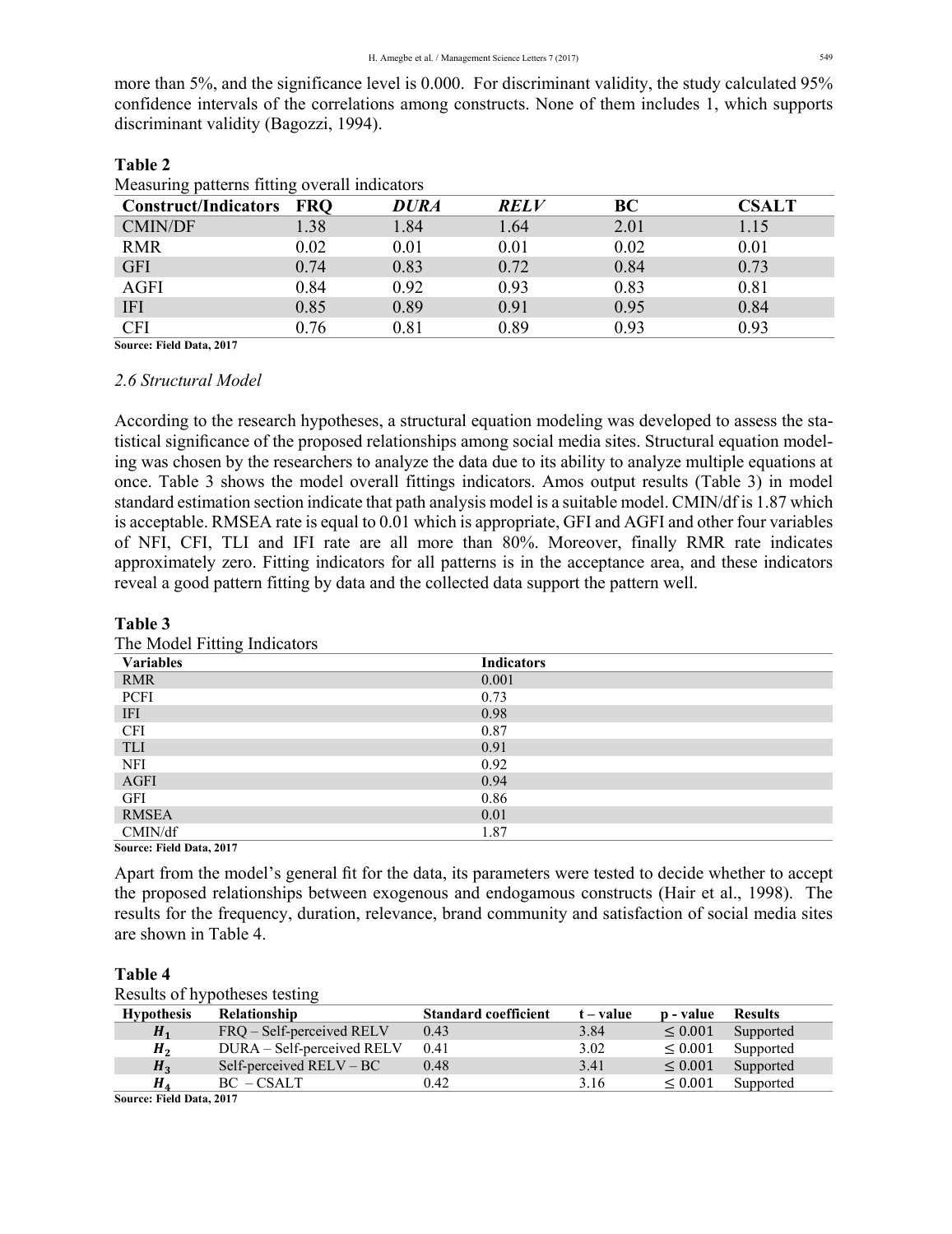The four hypotheses which relate to frequency – self-perceived relevancy, duration – self-perceived relevancy, self-perceived relevancy – brand community, and brand community – satisfaction were all accepted.

Hypothesis five  $(H_5)$  was tested using ANOVA since the analysis required researchers to compare means among groups. The analysis indicated that there is a significant difference among social media sites on frequency, duration, relevance, brand community and satisfaction with the significance level at  $p < 0.05$ .

| Variable       | <b>Sum of Squares</b> | df             | Mean    | F     | Significance |
|----------------|-----------------------|----------------|---------|-------|--------------|
| <b>FRQ</b>     |                       |                | square  |       |              |
|                |                       |                |         |       |              |
| Between groups | 64.342                | $\overline{3}$ | 21.327  | 9.341 | 0.011        |
| Within groups  | 198.387               | 604            | 1.431   |       |              |
| <b>Total</b>   | 262.729               | 607            |         |       |              |
| <b>DURA</b>    |                       |                |         |       |              |
| Between groups | 41.211                | 3              | 11.431  | 6.971 | 0.031        |
| Within groups  | 182.471               | 604            | 1.108   |       |              |
| <b>Total</b>   | 223.682               | 607            |         |       |              |
| <b>RELV</b>    |                       |                |         |       |              |
| Between groups | 7.567                 | $\overline{3}$ | 2.338   | 2.004 | 0.010        |
| Within groups  | 143.043               | 604            | 1.593   |       |              |
| <b>Total</b>   | 150.610               | 607            |         |       |              |
| <b>BC</b>      |                       |                |         |       |              |
| Between groups | 441.530               | 3              | 121.144 | 2.912 | 0.022        |
| Within groups  | 703.193               | 604            | 61.634  |       |              |
| <b>Total</b>   | 1145.323              | 607            |         |       |              |
| <b>CSALT</b>   |                       |                |         |       |              |
| Between groups | 147.921               | $\overline{3}$ | 42.529  | 5.328 | 0.017        |
| Within groups  | 903.081               | 604            | 7.943   |       |              |
| <b>Total</b>   | 1051.731              | 607            |         |       |              |

## **Table 5**

 $H_$  ANOVA Results

**Source: Field Data, 2017** 

# **3. Discussion of Results**

In the marketing literature, scholars Clark et al. (2016) and Judson et al. (2012) have researched into branding and customer satisfaction and the use of social media using the S-D logic theory. Their findings (Judson et al., 2012) indicated that frequency of visit of customers and duration of stay on SNSs impact on the relevance of the SNSs of an organisation and when managed well by an organisation could lead to a customer been integrated into the brand community. Also, when a customer is integrated into a brand community this also leads to customer satisfaction and as well as loyal to the organisation. However, a similar study by Black and Judson (2017) did not find duration of stay on SNSs contributing to the relevance of the SNSs. The findings are, however, consistent with the study conducted by Judson et al. ( 2012). The result of the study revealed that frequent visit and duration positively impact on the relevance of SNSs, and relevance impact on brand community and finally brand community leading to customer satisfaction. The result indicated that H1: FRQ – RELV, H2: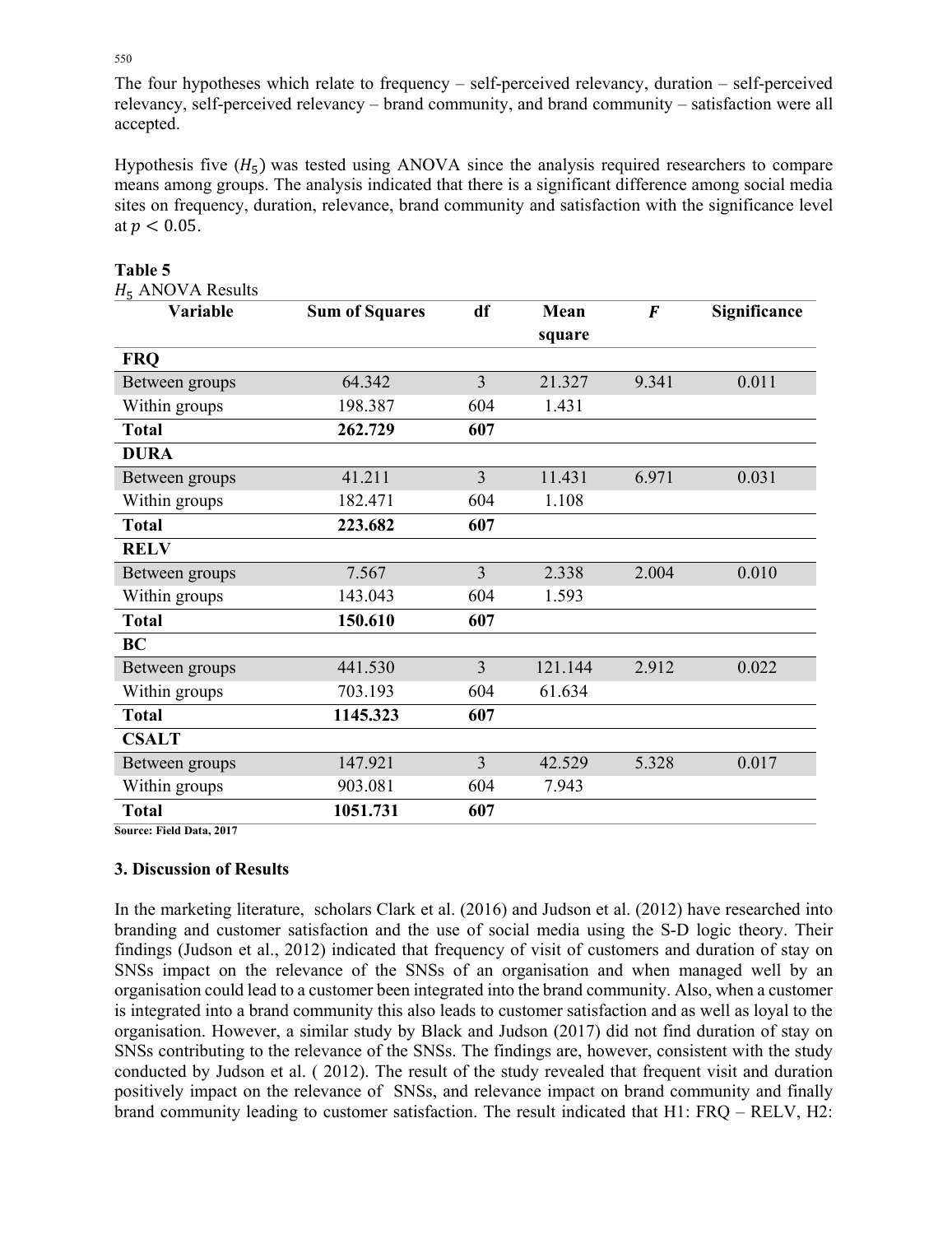DURA – RELV, H3: RELV – BC were all supported. The more frequent (FRQ) customer visit and the more time (DURA) they spent makes the SNSs site more relevant to them. This engagement on the SNSs enables users to feel and be part of brand community. When this community is developed and is frequently engaged by marketers, this makes customers become satisfied. Our corollary shows that when customers ( $H4$ :  $BC - CSALT$ ) are part of brand community, they are satisfied.

Based on the customer service-dominant logic theory S-D theory, it was noticed that the more frequent customers visit SNSs and the longer they stay they are likely to be integrated into the brand community of that site, and when they feel part of the community they are likely to be satisfied. Theoretically, the study contributes to the development of the key concepts of customer co-creation value and engagement indicated by the S-D theory. The present results also support how customers are more inclined to integrate into a brand community. A look at the constructs of customer engagement behaviour on SNSs would be wealth researching into. Organisations could also look at how to drive customer engagement behaviours from their point of view instead of the customers perspective. Is expedient for organisations to understand these behaviour driven influences to enable them to take advantage of the brimming opportunities of SNSs targets. The study presents the initial stage of understanding brand community integration on SNSs and satisfaction for marketers especially in developing context to use the result to formulate strategies and in making decisions. It is important to note that integrating customers into their SNSs contributes to satisfaction with their brands. The findings also revealed that frequent visit is necessary when it comes to RELV, this leads to brand community integration and finally CSALT. Marketing managers should, therefore, encourage a frequent visit to their SNSs through marketing programs which would necessitate frequent visit. This would help in integrating their customers into their brand communities which would enhance the brand image. Practically, the study offers a good insight for organisations seeking to build brand community and increase customer satisfaction through SNSs will be able to use the results of the present study to make informed decisions regarding the type of SNSs to use. Also, spending time and effort in building brand communities helps customers integrate into a brand community which contributes to making the customers more satisfied with the brand. Marketers could look at organising sales promotion online for their customer. This would lead to routine visit which would engage customers into integrating into their brand community in building their brand. For marketing practitioners, the study shows how spending time and resources in building brand communities help in satisfying customers. This means that those who would understand and work towards building these brand communities would eventually be the winners of the day. Marketers are also aware of the benefits of a satisfied customer to their business. The results of the study also supported H5 which indicated that there is a significant difference among SNSs on frequency, duration, relevance brand community and satisfaction

### **4. Limitations and Future Research**

The researchers acknowledge that the study has some limitations that readers should take note of when reading. The first limitation is that the survey was limited to only students of the University of Nairobi, which in itself makes a generalisation of our findings impossible. Secondly, the study focused on the millennial group. Though they are the preponderance when it comes to the usage of SNSs; there are people beyond the millennials who also use SNSs. Perhaps, combining these two groups from different demographic backgrounds could bring a different perspective to the study. Future research could look at older generation and brand community building and integration. Currently, most of the SM research is focusing on the younger generation. A study is urgently needed to know some of the behavioural characteristics of the older generation and the usage of SNSs. Secondly, understanding how companies could take advantage of how word-of-mouth and brand community interrelationship would not be a bad idea. Word-of-mouth has in extant literature has shown to contribute to building and to enhance the image of a brand. From the online point of view, a study into word-of-mouth has become imperative.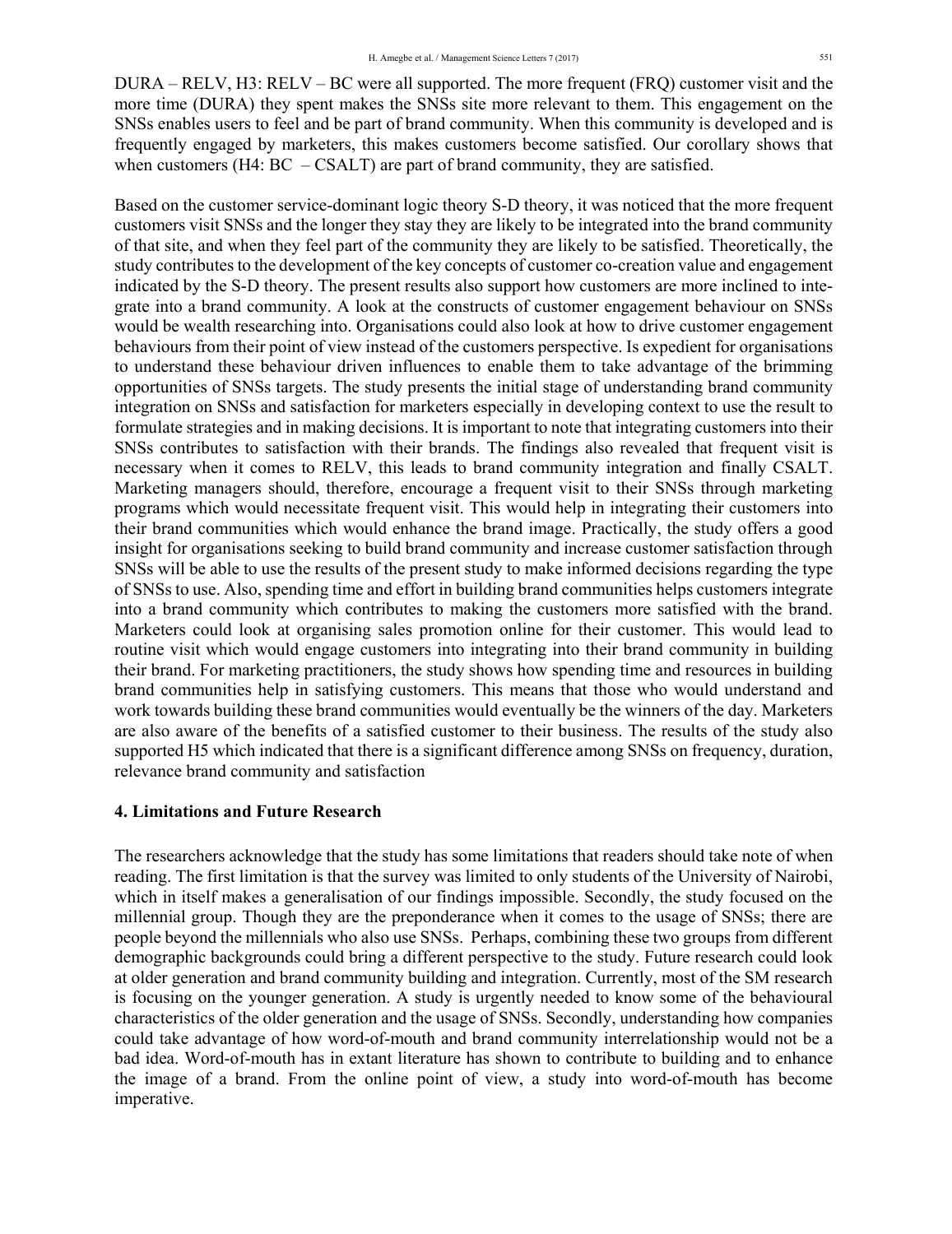#### **References**

- Algesheimer R, Dholakia, UM, Hermann, A. (2005). The social influence of brand community: evidence from European car clubs. *Journal of Marketing*, 69 19–34.
- Amine, A., & Sitz, L. (2004). How does a virtual brand community emerge? Some implications for marketing research. *Research Paper, University Paris*.
- Anderson, J. C., & Gerbing, D. W. (1988). Structural equation modeling in practice: A review and recommended two-step approach. *Psychological bulletin*, *103*(3), 411.
- Anderson, B., (1983). *Imagined Community*, London: Verso..
- Bagozzi, R.P., (1994). Principles of marketing research, Blackwell Publishers, Cambridge.
- Barnes, N. G., & Mattson, E. (2010). Social media and college admissions: Higher-ed beats business in adoption of new tools for third year. *University of Massachusetts–Dartmouth Center for Marketing Research*.
- Brint, S. (2001). Gemeinschaft revisited: A critique and reconstruction of the community concept. *Sociological theory*, *19*(1), 1-23.
- Boyd, D.M. & Ellison, N.B. (2008). Social network sites: definition, history, and scholarship. *Journal of Computer-Mediated Communication, 13*(1), 210-230
- Bourdieu, P., (1983), Forms of Capital, in Richardson, JG (eds.). Handbook of Theory and Research for the Sociology of Education. New York: Greenwood.
- Celsi, R.L., Rose, R.L. and Leigh, T.W., (1993). An exploration of high-risk leisure consumption through skydiving. *Journal of consumer research*, *20*(1) 1-23.
- Clark, M., Black, H.G., & Judson, K., (2017). Brand community integration and satisfaction with social media sites: a comparative study. *Journal of Research in Interactive Marketing*, 11(1) 39-55.
- Coleman, J.S., (1988). Social capital in the creation of human capital. *American journal of sociology*, 94, 95-120.
- Cooper, D.R. & Emory, C.W., (1995). Business Research Methods, Chicago: Richard D. Irwin. *Inc*.
- Corstjens, M., & Umblijs, A. (2012). The power of evil: The damage of negative social media strongly outweigh positive contributions. *Journal of Advertising Research, 52* (4), 433–449
- Devasagayam, P.R. & Buff, C., (2005). Exploring the generalizability of the brand community construct: application in sports marketing. In *Exploring New Frontiers in Marketing, 2005 Annual Conference Proceedings of Marketing Management Association* (pp. 63-73).
- Devasagayam, P.R., Buff, C.L., Aurand, T.W. and Judson, K.M., (2010). Building brand community membership within organisations: a viable internal branding alternative?. *Journal of Product and Brand Management*, *19*(3), 210-217.
- de Waal, A., & van der Heijden, B. (2016). Increasing customer loyalty and customer intimacy by improving the behavior of employees. *Journal of Strategy and Management*, *9*(4), 492–510.
- Dewey, J., (1927). The Public and Its Problems (New York: H. Holt & Co.).
- Douglass, M. and Isherwood, B., (1979). The World of Goods.
- Durkheim, E. (1933). The division of labor in society, trans. George Simpson. New York: Free Press.
- Ellison, N.B., (2007). Social network sites: Definition, history, and scholarship. *Journal of Computer*‐ *Mediated Communication*, *13*(1), 210-230.
- Ferdinand, T.Ö.N.N.I.E.S., (1887). Gemeinschaft und Gesellschaft, english tr.(1957). *Community and Society*.
- Fournier, S., (1998). Consumers and their brands: Developing relationship theory in consumer research. *Journal of consumer research*, *24*(4), 343-373.
- Füller, J., Jawecki, G. and Mühlbacher, H., (2007). Innovation creation by online basketball communities. *Journal of Business Research*, *60*(1), 60-71.
- Goh, K.Y., Heng, C.S. and Lin, Z.,(2013). Social media brand community and consumer behavior: Quantifying the relative impact of user-and marketer-generated content. *Information Systems Research*, *24*(1), 88-107.
- Gusfield, J. 1978. Community: A critical response. New York: Harper and Row.
- Hair, J.F., Black, W.C., Babin, B.J., Anderson, R.E. and Tatham, R.L., (1998). *Multivariate data*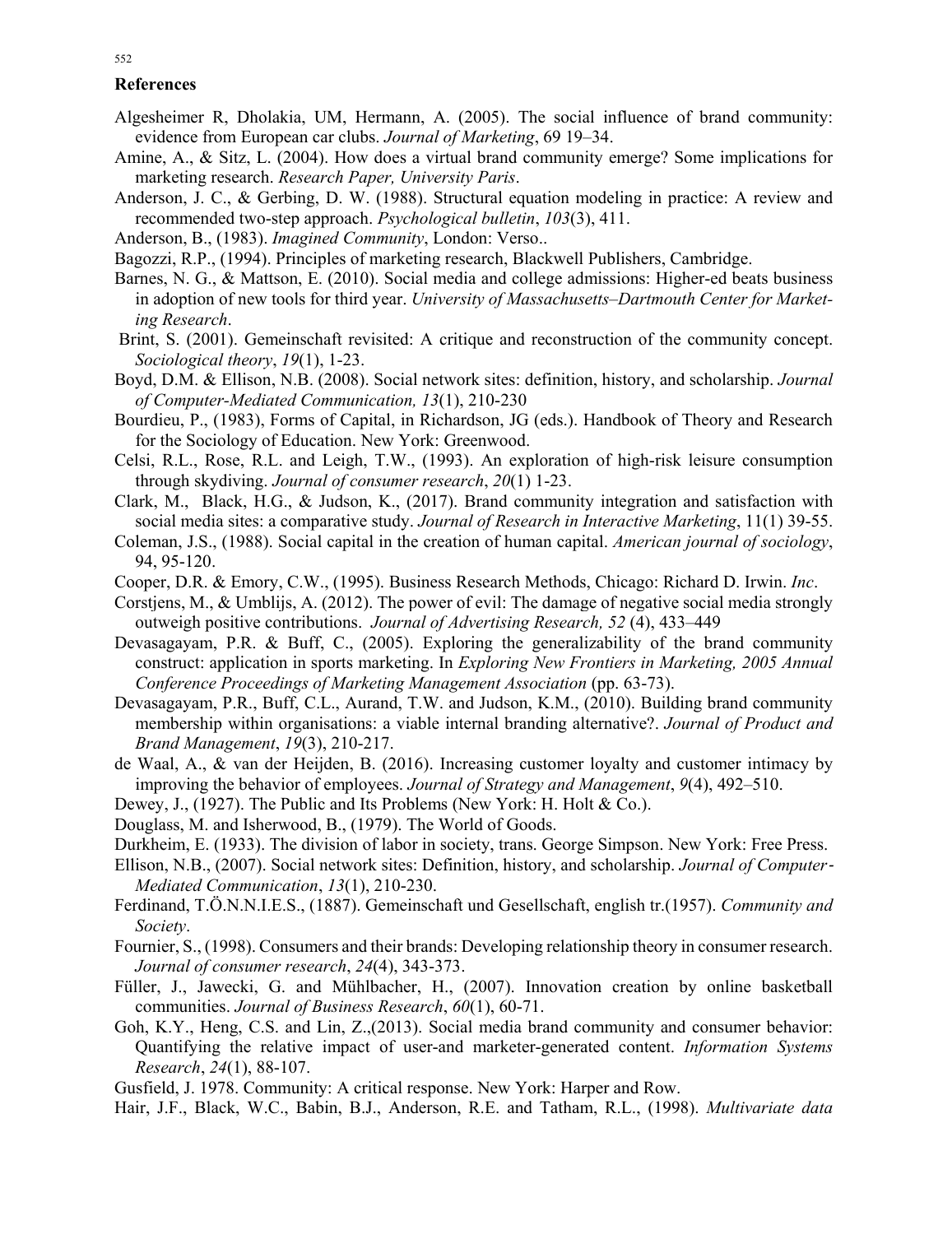*analysis* (Vol. 5, No. 3, pp. 207-219). Upper Saddle River, NJ: Prentice hall.

- Hajli, N.,(2015). Social commerce constructs and consumer's intention to buy. *International Journal of Information Management*, *35*(2), 183-191.
- Harris, R., (2009). Social media ecosystem mapped as a wiring diagram.
- Hu, L. and Bentler, P.M. (1999). Cutoff criteria for fit indexes in covariance structure analysis: conventional criteria versus new alternatives. *Structural Equation Modeling*, *6*(1), 1-55
- Judson, K.M., Devasagayam, P.R. and Buff, C.L., (2012). Self-perceived brand relevance of and satisfaction with social media. *Marketing Management Journal*, *22*(2), 131-144.
- Kabadayi, S. and Price, K.,( 2014). Consumer–brand engagement on Facebook: liking and commenting behaviors. *Journal of Research in Interactive Marketing*, *8*(3), 203-223.
- Kaplan, A.M. and Haenlein, M., (2010). Users of the world, unite! The challenges and opportunities of Social Media. *Business horizons*, *53*(1), 59-68.
- Kollock, P., (1999). The economies ol online cooperation. *Communities in cyberspace*, *220*.
- Krejcie, R.V. and Morgan, D.W., (1970). Determining sample size for research activities. *Educational and psychological measurement*, *30*(3), 607-610.
- Lasch, C., (1991). *The true and only heaven: Progress and its critics*. WW Norton & Company.
- Leigh, T.W., Peters, C. and Shelton, J., (2006). The consumer quest for authenticity: The multiplicity of meanings within the MG subculture of consumption. *Journal of the Academy of Marketing Science*, *34*(4), 481-493.
- Luedicke, M.K., Thompson, C.J. and Giesler, M., (2009). Consumer identity work as moral protagonism: How myth and ideology animate a brand-mediated moral conflict. *Journal of Consumer Research*, *36*(6), 1016-1032.
- Marshall, G., (1994). The Concise Oxford Dictionary of Sociology, Oxford: Oxford University Press.
- McAlexander, J.H., Schouten, J.W. and Koenig, H.F., (2002). Building brand community. *Journal of marketing*, *66*(1), 38-54.
- Muniz, A.M. and O'guinn, T.C., (2001). Brand community. *Journal of consumer research*, *27*(4), 12- 432.
- Muniz Jr, A.M. and Schau, H.J., (2005). Religiosity in the abandoned Apple Newton brand community. *Journal of consumer research*, *31*(4), 737-747.
- Pew Internet Research, (2014). Social networking fact sheet", available at: www.pewinternet.org/factsheets/social-networking-fact-sheet/
- Pihl, C., (2014). Brands, community and style–exploring linking value in fashion blogging. *Journal of Fashion Marketing and Management*, *18*(1), 3-19.
- Pongsakornrungsilp, S., Bradshaw, A. and Schroeder, J.E., (2008). Brand community as co-creation value in the service-dominant logic of marketing.
- Jensen Schau, H. and Muniz Jr, A.M., (2006). A tale of tales: the Apple Newton narratives. *Journal of Strategic Marketing*, *14*(1), 19-33.
- Schau, H.J., Muñiz Jr, A.M. and Arnould, E.J., (2009). How brand community practices create value. *Journal of marketing*, *73*(5), 30-51.
- Schouten, J.W. and McAlexander, J.H., (1995). Subcultures of consumption: An ethnography of the new bikers. *Journal of consumer research*, *22*(1), 43-61.
- Smith, M.A., (1999). Invisible crowds in cyberspace. *Communities in cyberspace*, (Part 1), 195-218.
- Social Media Marketing Industry Report (SMMIR), (2016). How marketers are using social media to grow their businesses
- Tajfel, H., and Turner, J. C. (1985). The social identity theory of intergroup behavior. In S. Worchel  $\&$ W.G.Austin (Eds.), Psychology of intergroup relations (pp. 7–24). Chicago: Nelson-Hall.
- Thompson, S. and Sinha, R. (2008). Brand communities and new product adoption: the influence and limits of oppositional loyalty. *Journal of Marketing*, 72 (6), 65-80
- Vargo, S.L. and Lusch, R.F., (2004). Evolving to a new dominant logic for marketing. *Journal of marketing*, *68*(1), 1-17.
- Vargo, S.L. and Lusch, R.F., (2008). Service-dominant logic: continuing the evolution. *Journal of the Academy of marketing Science*, *36*(1), 1-10.